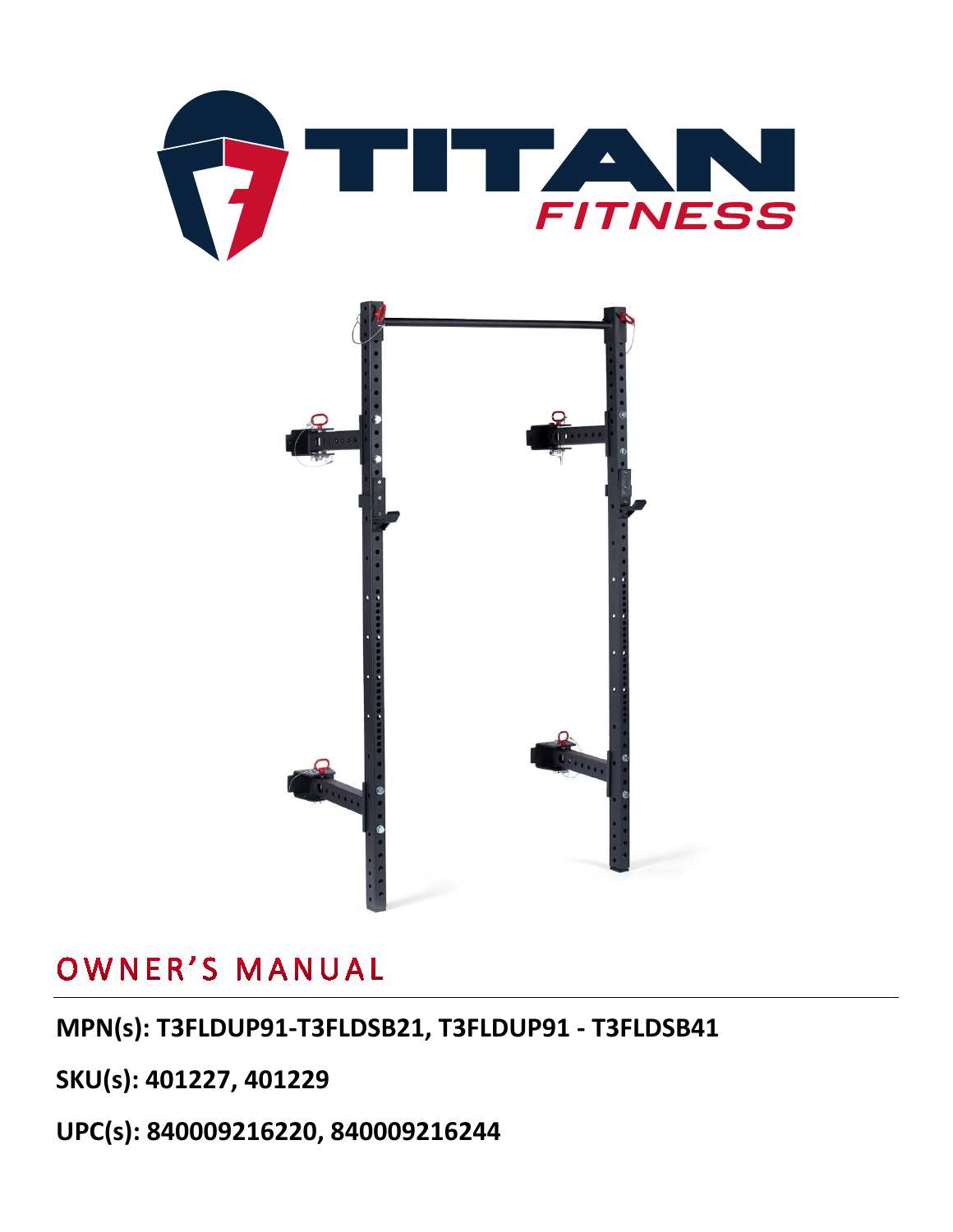



| <b>KEY</b> | <b>DESCRIPTION</b>               | <b>QTY</b>   | <b>KEY</b> | <b>DESCRIPTION</b>           | <b>QTY</b>     |
|------------|----------------------------------|--------------|------------|------------------------------|----------------|
| (1)        | <b>Rear Connecting Frame</b>     | 4            | (11)       | Short Plastic Plate 58*48*5  | $\overline{2}$ |
| (2)        | <b>Pull Up Bar</b>               | $\mathbf{1}$ | (12)       | Long Plastic Plate 150*48*5  | 4              |
| (3)        | PIN                              | 6            | (13)       | Front Plastic Plate 48*40*5  | 4              |
| (4)        | <b>Retaining Bracket</b>         | 4            | (14)       | Flat Washer Ф17*Ф30*3        | 24             |
| (5)        | J-Hook(L)                        | $\mathbf{1}$ | (15)       | Spring Washer $\Phi$ 16      | 12             |
| (6)        | J-Hook(R)                        | $\mathbf{1}$ | (16)       | Nut M16                      | 12             |
| (7)        | Pull Ring $\Phi$ 1.5*31          | 12           | (17)       | Countersunk head screw M6*10 | 24             |
| (8)        | Small Pin $\Phi$ 6*45            | 6            | (18)       | Hex Bolt M16*110             | 8              |
| (9)        | Cable $\Phi$ 5.5* $\Phi$ 1.6*330 | 6            | (19)       | Hex Bolt M16*135             | 4              |
| (10)       | <b>Φ16 Bushing</b>               | 8            |            |                              |                |

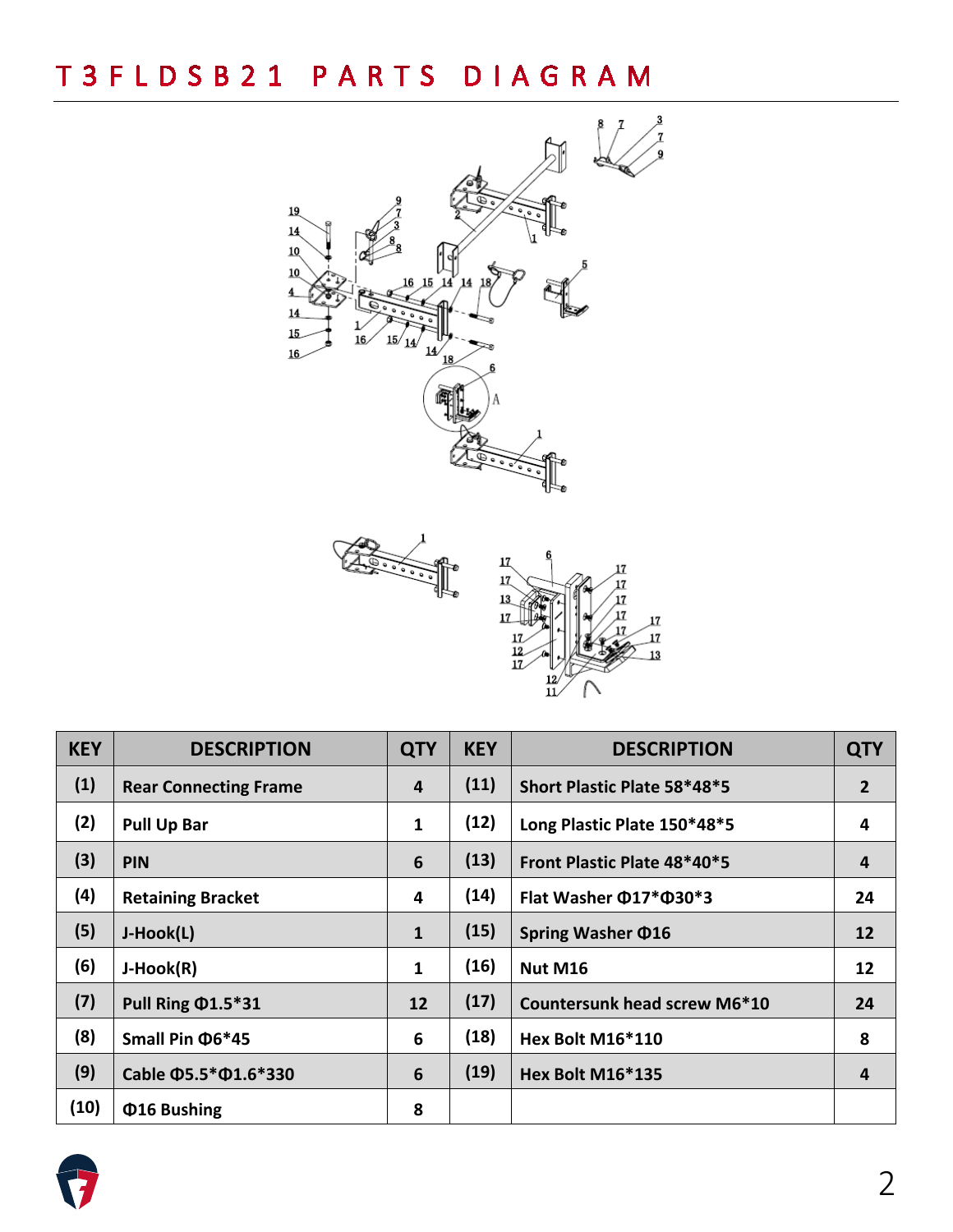Connect the Rear Connecting Frame (1) and Upright Frame (20), using Flat Washer Φ17\*Φ30\*3 (14), Spring Washer Φ16 (15), M16 Nut (16) and Hex Bolt M16\*110 (18).



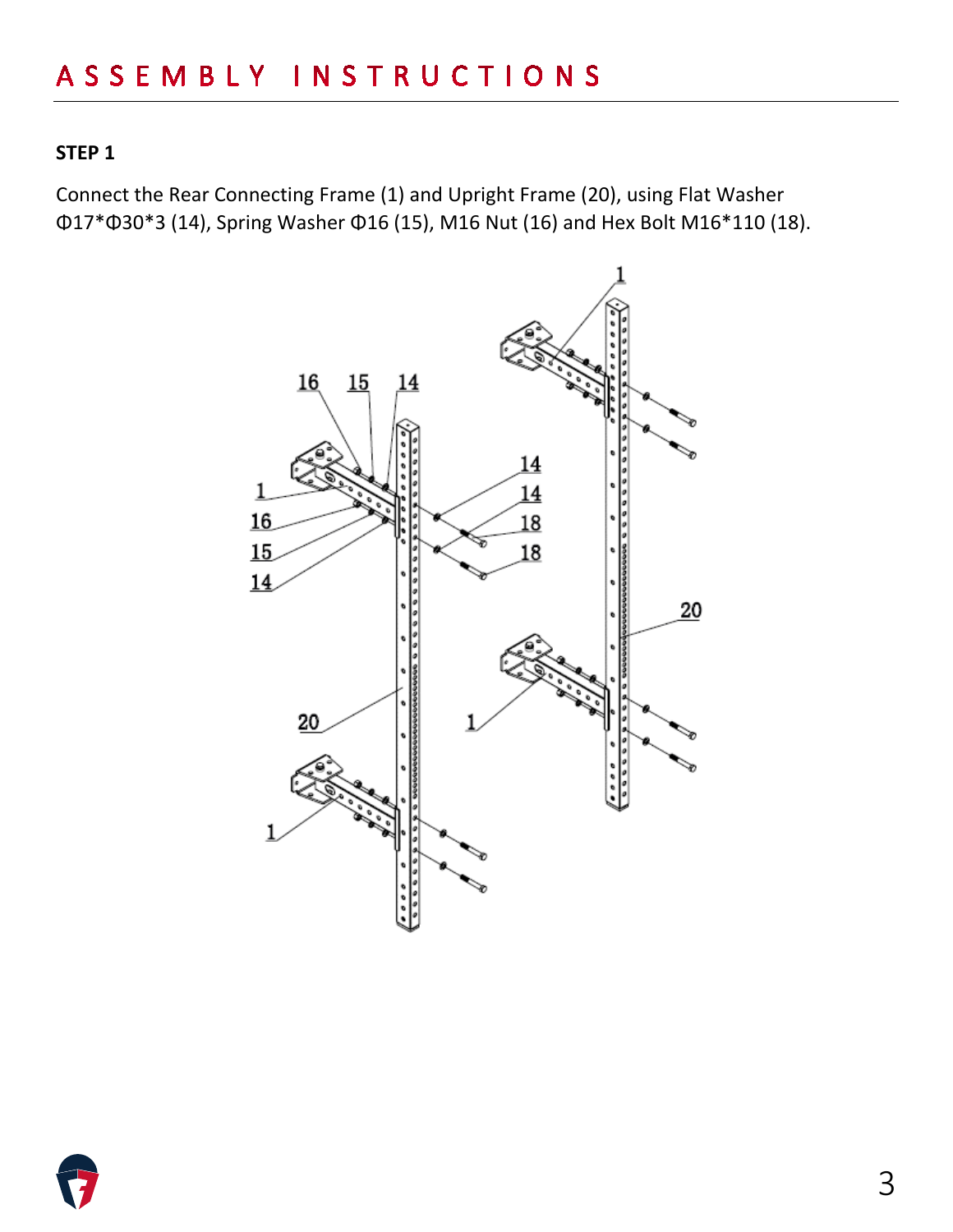- 1. Fixing the Retaining Bracket (4) on the Wall.
- 2. Fixing the Pull Up Bar (2) on the Upright Frame (20), using the Pin (3).
- 3. Install the Left and Right J-Hook (5 & 6) on the Upright Frame (20).
- 4. Insert the Pin (3) on the Retaining Bracket (4).



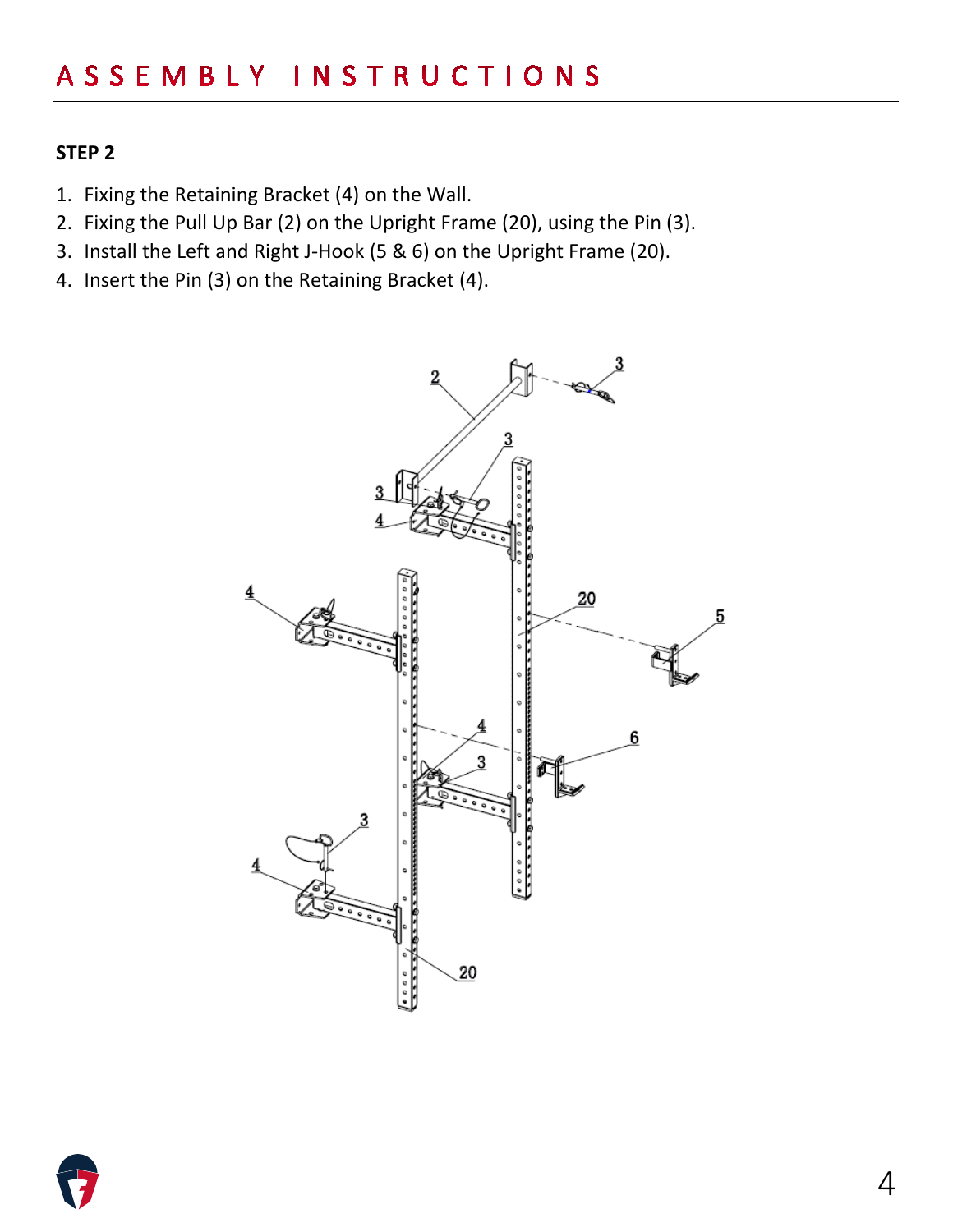

| <b>KEY</b> | <b>DESCRIPTION</b>                 | <b>QTY</b>      | <b>KEY</b> | <b>DESCRIPTION</b>                 | <b>QTY</b>     |
|------------|------------------------------------|-----------------|------------|------------------------------------|----------------|
| (1)        | <b>Rear Connecting Frame</b>       | $\overline{2}$  | (12)       | <b>Φ16 Bushing</b>                 | 8              |
| (2)        | <b>Rear Short Connecting Frame</b> | $\overline{2}$  | (13)       | Short Plastic Plate 58*48*5        | $\overline{2}$ |
| (3)        | <b>Pull Up Bar</b>                 | $\mathbf{1}$    | (14)       | Long Plastic Plate 150*48*5        | 4              |
| (4)        | J-Hook(L)                          | 1               | (15)       | Front Plastic Plate 48*40*5        | 4              |
| (5)        | J-Hook(R)                          | $\mathbf{1}$    | (16)       | Flat Washer $\Phi$ 17* $\Phi$ 30*3 | 24             |
| (6)        | <b>Long Retaining Bracket</b>      | $\overline{2}$  | (17)       | Spring Washer $\Phi$ 16            | 12             |
| (7)        | <b>Retaining Bracket</b>           | $\overline{2}$  | (18)       | <b>Nut M16</b>                     | 12             |
| (8)        | <b>PIN</b>                         | 6               | (19)       | Countersunk head screw M6*10       | 24             |
| (9)        | Pull Ring $\Phi$ 1.5*31            | 12              | (20)       | Hex Bolt M16*110                   | 8              |
| (10)       | Small Pin $\Phi$ 6*45              | 6               | (21)       | <b>Hex Bolt M16*135</b>            | 4              |
| (11)       | Cable $\Phi$ 5.5* $\Phi$ 1.6*330   | $6\phantom{1}6$ |            |                                    |                |

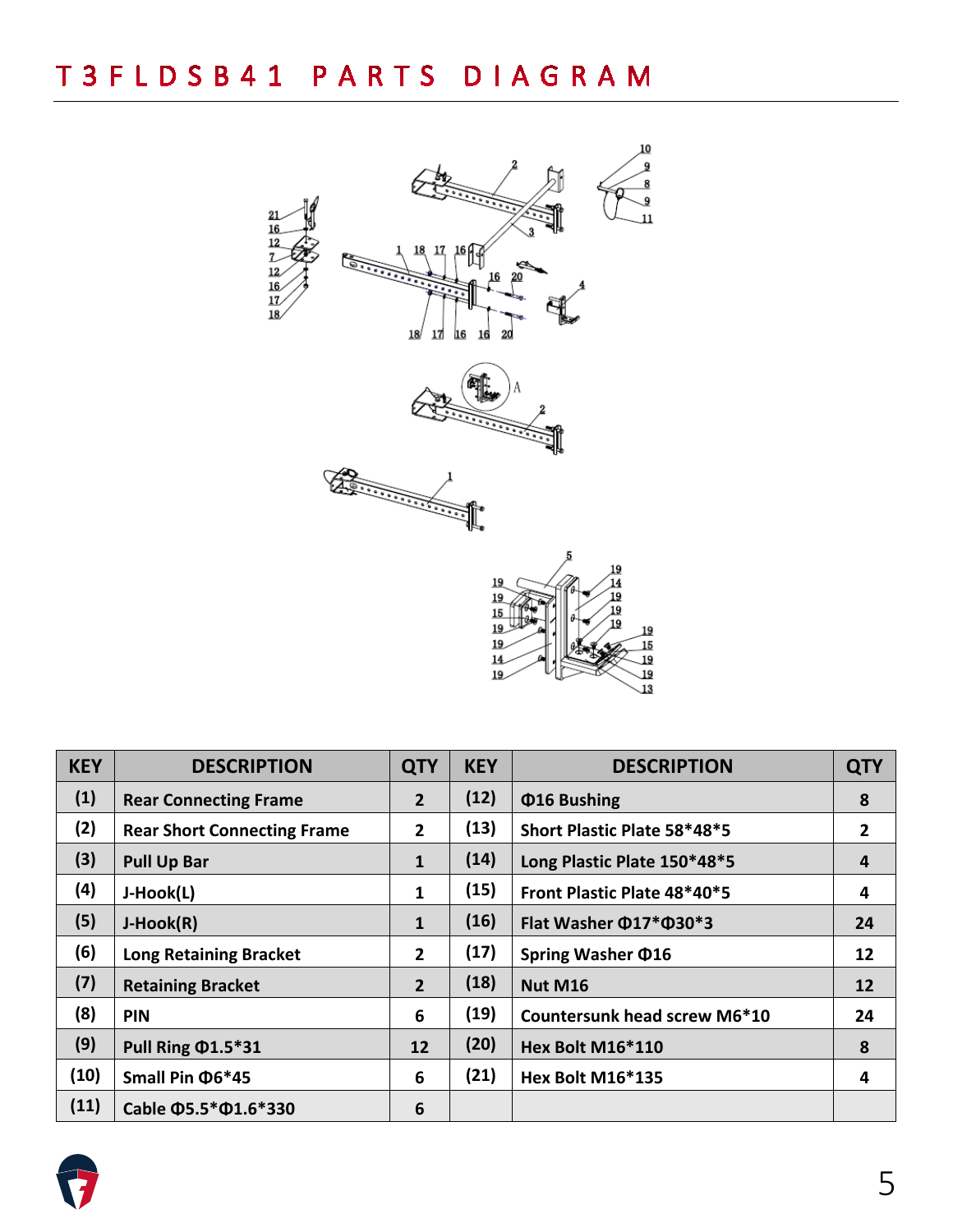Install the Rear Connecting Frame (1) and Rear Short Connecting Frame (2) on the Upright Frame (22), using Flat Washer Φ17\*Φ30\*3 (16), Spring Washer Φ16 (17), M16 Nut (18) and Hex Bolt M16\*110 (20).



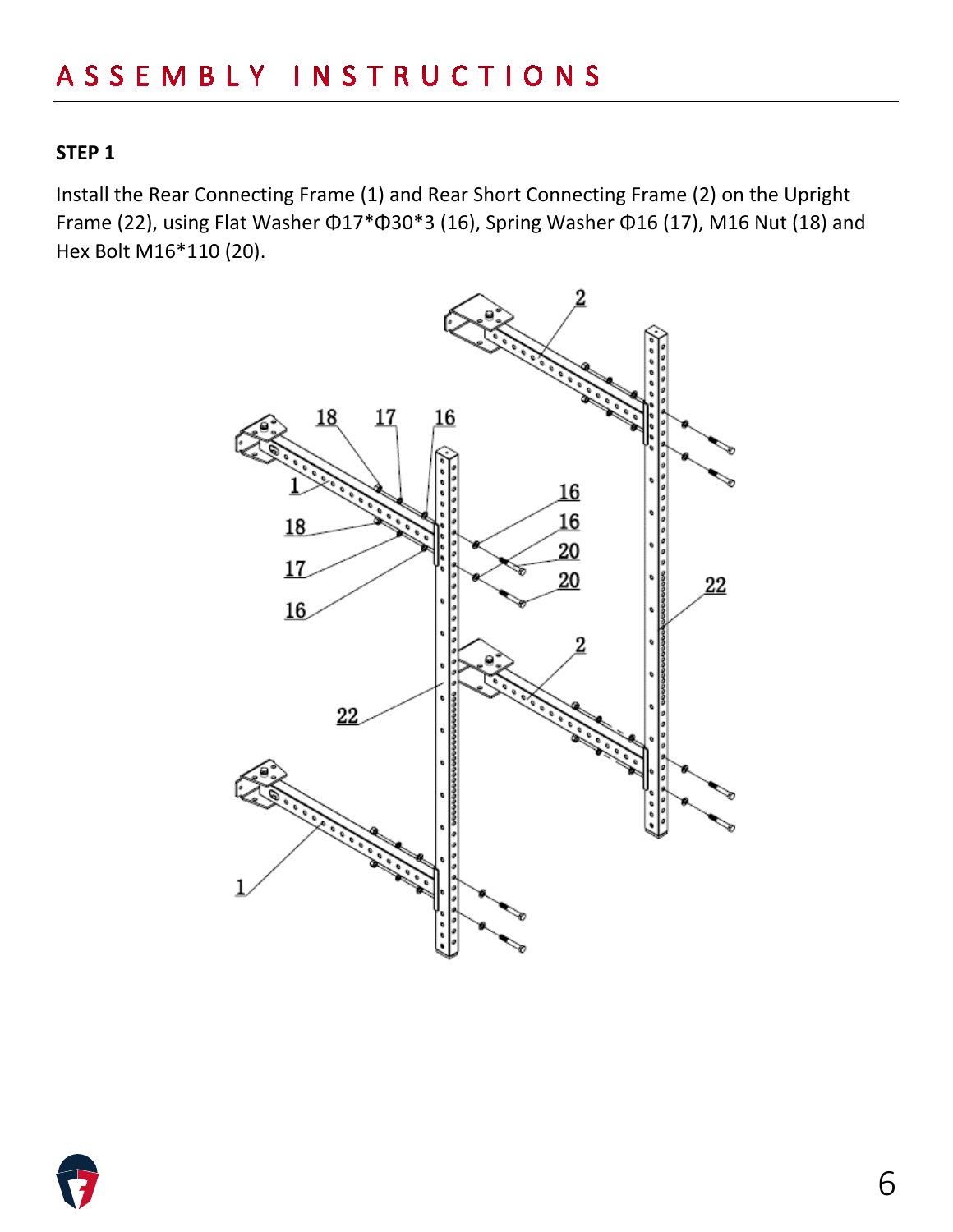- 1. Fixing the Long Retaining Bracket (6) and Retaining Bracket (7) on the Wall.
- 2. Fixing the Pull Up Bar (3) on the Upright Frame (22), using the Pin (8).
- 3. Install the Left and Right J-Hook (4 & 5) on the Upright Frame (22).
- 4. Insert the Pin (8) on the Long Retaining Bracket (6) and Retaining Bracket (7).